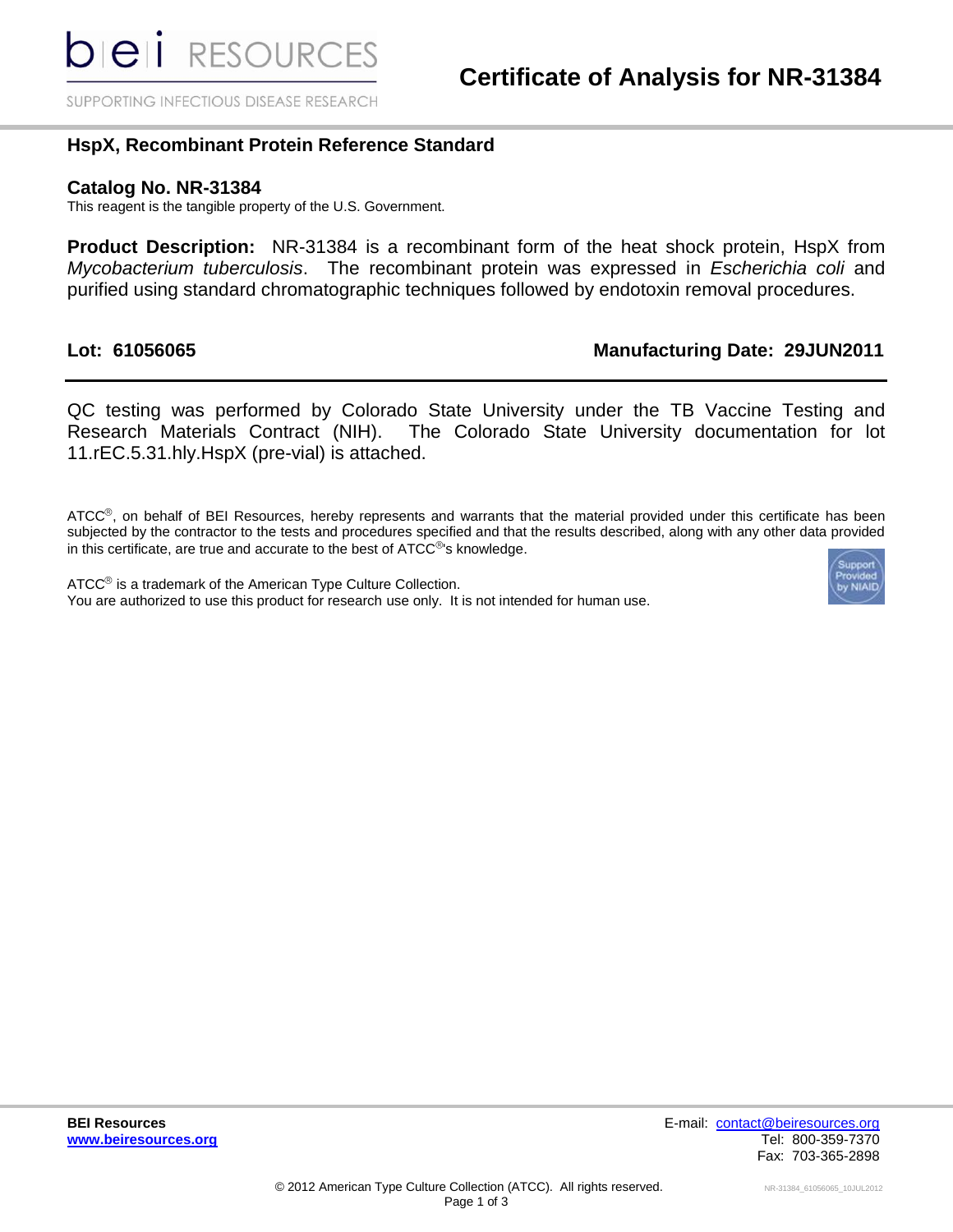# **Recombinant Protein Production and Quality Control Record**

Date Production Started: May 31, 2011 Lot Number: 11.rEC.5.31.hlv.HspX Notebook Number and Page Number: HLYang Contract #1 Notebook, pp. 59-76 Production from Seed Culture/ Clone: no Production from freshly-transformed Cells: yes Host Strain used for Gene Expression: E.coli BL21 (DE3) pLysS Recombinant Plasmid possessing the Recombinant Gene: pET 23b Culture Type? Shake Flask Stationary Fermenter X Culture Size: 5L Culture Medium: HyperBroth Selection (Antibiotic/ Concentration): Amp<sup>100</sup>Cam<sup>34</sup> Time and Temperature of culture prior to Induction:  $2:41 / 35.9^{\circ}$ C Final Concentration of IPTG added for Induction: 0.5mM Method for Lysis of Cells: probe sonication Protein Purification Procedures: His-bind resin purification Date Production Finished: June 29, 2011

# **NOTES ON PURIFICATION:**

Cells were sonicated on ice with 60 second bursts followed by 90 second intervals.

His-bind resin purification per Novagen except for additional Endotoxin (ET) removal steps.

ET removal done by washing column with 10 column volumes (CV) of 10 mM Tris-HCl, followed by 10 CV of 0.5% ASB-14. This was again followed by 10 CV of 10 mM Tris-HCl and eluted with 4 CV of 10 mM Tris-HCL+ 1 M Imidazole. All buffers were  $pH = 8.0$ 

Eluted proteins were exchanged into 10 mM Ammonium Bicarbonate for 2 times.